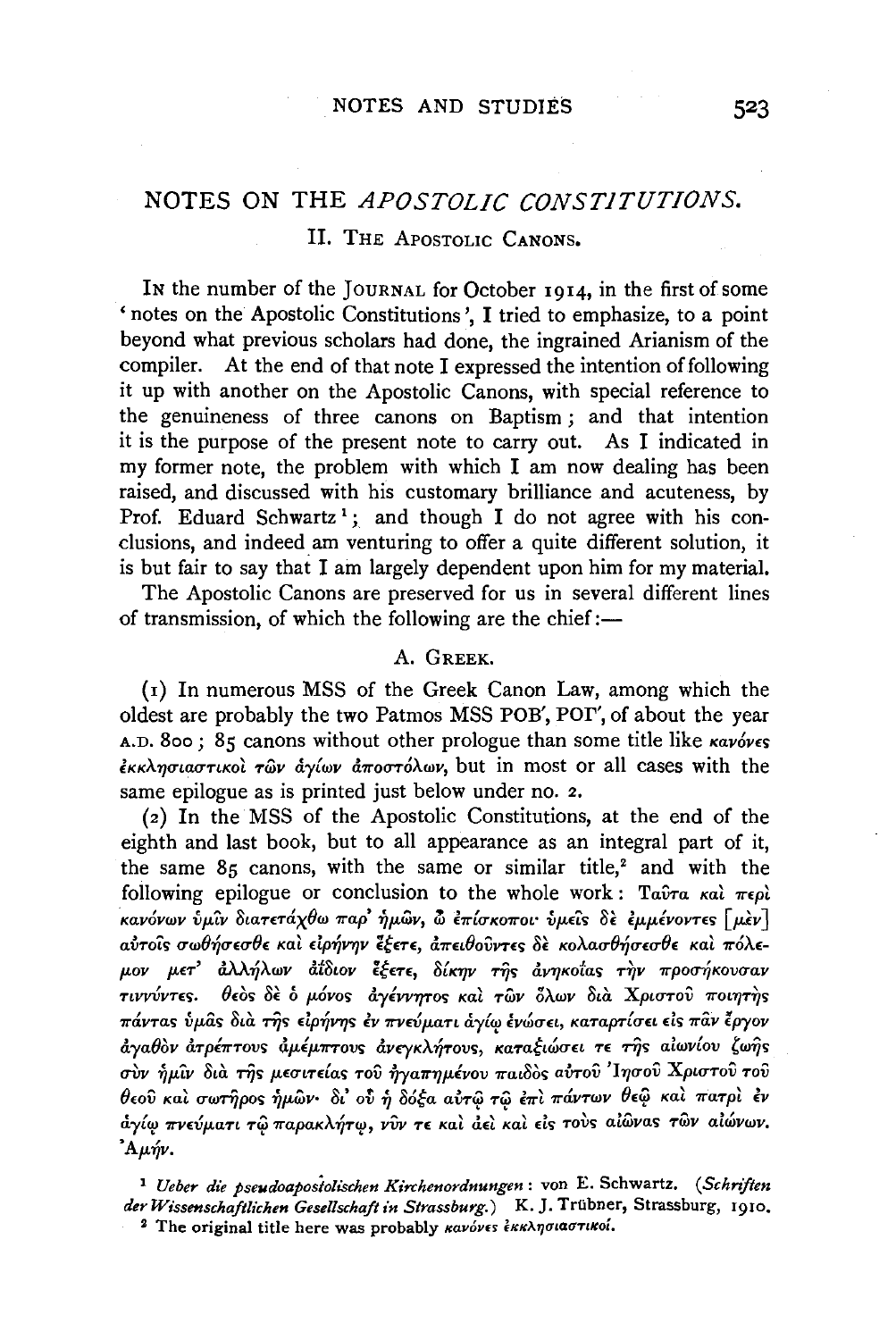(3) In some MSS of the Apostolic Constitutions and in the 'systematic' collection of John Scholasticus-made in the middle of the sixth century and by a long way the earliest form of Greek Canon Law generally accessible  $^{1}$ —the same 85 canons with the same epilogue, but with the addition of another passage, also in some degree partaking of the nature of a concluding address, after the last of the canons on Baptism, no. 50: Διδασκέσθω μέντοι δ βαπτιζόμενος... ύμεις ούν  $\phi$  επίσκοποι είς ένα πατέρα και υίον και άγιον πνεύμα τρίτον βαπτίσατε κατά την του Κυρίου γνώμην και την ήμετέραν εν πνεύματι διάταξιν. This passage I printed in  $f. T. S. xv$  (Oct. 1913) p. 57, and I do not reprint it here, because I shall have occasion lower down to print what I think is clearly a more original form of it, as rendered by Schwartz from Syriac into Greek.

### B. LATIN.

(4) In the version or versions of Dionysius Exiguus, made early in the sixth century, only the first 50 canons are included.<sup>2</sup> The title in both forms of the version is INCIPIVNT CAPITVLA CANONVM APOSTO-LORVM . . . INCIPIVNT REGVLAE ECCLESIASTICAE SANCTORVM APOSTOLORVM PER CLEMENTEM PROLATAE | + ECCLESIAE ROMANAE PONTIFICEM Dion-II]; the colophon is EXPLICIVNT CANONES APOSTOLORVM. There is nothing at all in the nature of either prologue or epilogue.

(5) Not yet known when Schwartz wrote in 1910, because it was first published in Ecclesiae Occidentalis Monumenta Iuris Antiquissima  $(I$  ii  $I$ ) in 1913, a Verona fragment of Book viii of the Apostolic Constitutions contains the complete number of the Apostolic Canons, separated from the preceding part of Book viii only by the title  $regvLA[E]$  ECCLESIASTICA[E], and equipped with the same epilogue as the Greek MSS of the Constitutions. The canons are here not numbered, and perhaps were not numbered in their original form; but after the leaf which ends almost at the end of the second canon on baptism (that ordinarily numbered  $47$ ) one or possibly two leaves are lost, the next extant leaf commencing in the middle of the 52nd canon. The intervening canons would not cover a whole leaf, and it is therefore fairly clear that the Verona MS once contained something like the insertion  $\Delta \iota \delta a \sigma \kappa \epsilon \sigma \theta \omega$   $\delta$   $\beta a \pi \tau \iota \zeta \delta \mu \epsilon \nu \sigma s$  described above under no. 3. If what is here lost is only one leaf, as I assumed in  $\overline{f}$ . T. S. xv pp. 56, 58, then the Verona insertion was decidedly shorter than the one described above

<sup>1</sup> The canonical collection known as that of 'the 14 titles' has been edited by a distinguished Russian scholar, Dr Beneschewitch of Petrograd, but it can hardly be said to be as yet accessible in the West. Schwartz speaks with real enthusiasm of the value of Beneschewitch's work.

<sup>2</sup> In the first form of Dionysius's version, these 50 canons are, by a slightly different system of numeration, made into 49: see my Ecclesiae Occidentalis Monumenta Iuris Antiquissima I 1-32. But the amount translated is exactly the same.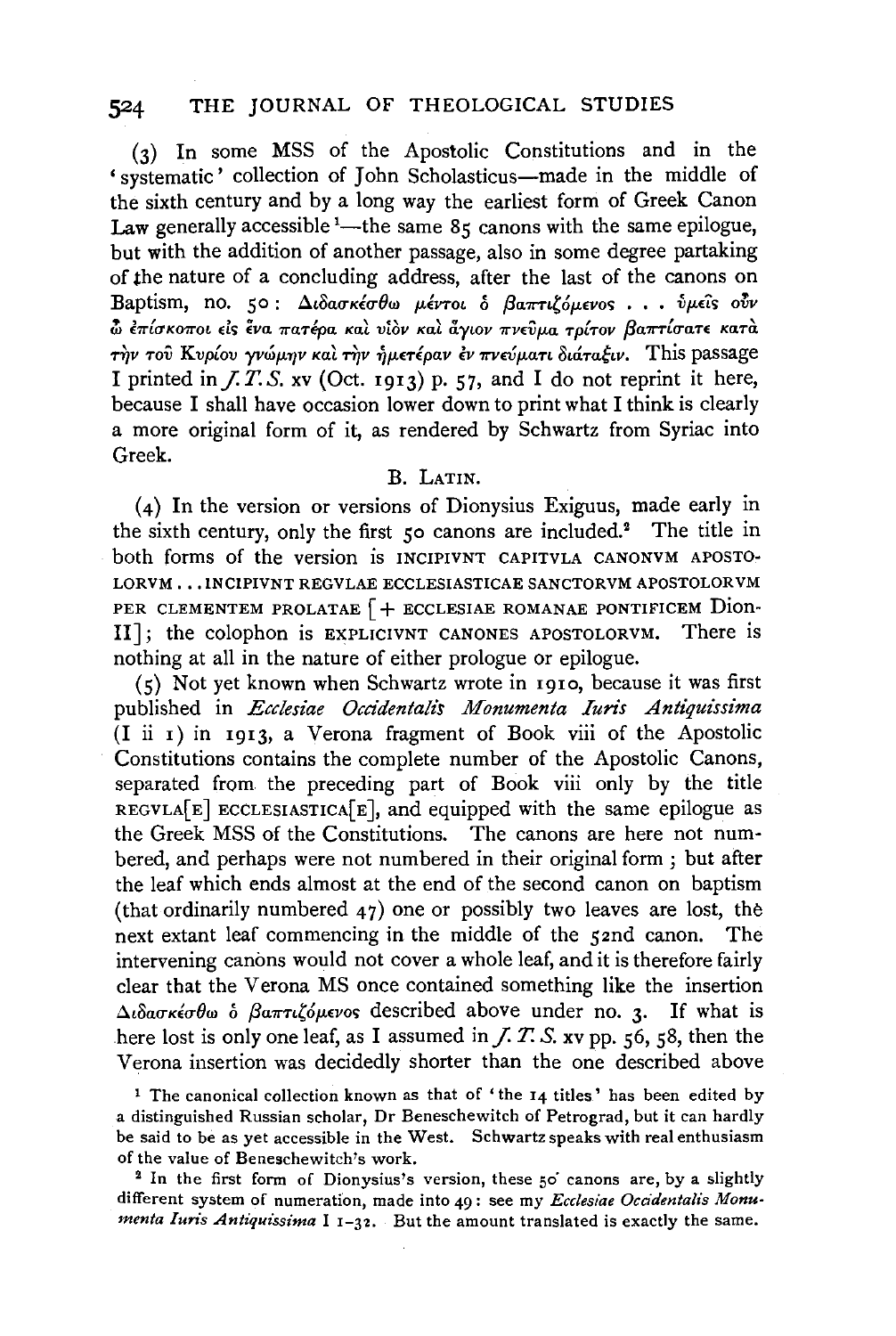from Greek sources: but now that we know through Schwartz's publication from the Syriac (no. *7* below), that all extant Greek sources give what is only an abbreviated and doctored recension of the original insertion, it becomes likely enough that the loss in the Verona MS was one of two leaves, and that the Latin like the Syriac represented the full and highly unorthodox form which I print below. If so, there is really no need to be surprised that some orthodox reader of the MS took offence and removed these pages as obviously unedifying and, if the document were apostolic or even orthodox, obviously spurious.

### c. SYRIAC.

(6) The Apostolic Canons are unfortunately not contained in Schulthess's valuable edition of the Syriac versions of the early Greek Councils. But in fact the collection of early Syiiac MSS in the British Museum has preserved three copies of the Apostolic Canons, Add. 12155 fol. 203  $\delta$  (saec. viii), Add. 14526 foll. 4  $\delta$  (saec. vii) and 44  $\delta$ ( saec. viii) : and I am fortunate enough to possess a series of notes on the text of these copies made for me by the kindness of Mr. E. W. Brooks. In all of these the last three of the four canons which deal with baptism-canons 47, 49, 50-are omitted: and *a. fortiori* the passage appended to these canons in no. 3 and probably in no. 5 above,  $\Delta$ ιδασκέσθω ο βαπτιζόμενος, is not found either. The title is ' Ecclesiastical canons of the holy apostles', as in Greek MSS of Canon Law: and just as in the Greek MSS, the epilogue *Taira*  $\pi \epsilon \rho \hat{i}$  *Kavóvwv*, with the following doxology, is found also in the Syriac.

( 7) Just as in Greek and Latin, so also in Syriac we find the Apostolic Canons preserved not only in their secondary form as a constituent part of Greek Canon Law, but also in their original position as a constituent part of the Apostolic Constitutions. Funk made use of two Syriac authorities for this purpose, one of which, the Nomocanon of Ebed-Jesu,1 must apparently have drawn its text of the canons directly from a MS (Syriac or Greek) of the complete Constitutions, while the other, the well-known Paris MS from which Lagarde published the Syriac Didascalia, contains the canons and other parts of the eighth book of the Constitutions as books iv-viii of a 'Clementine Octateuch '. Both these Syriac witnesses give the whole number of 85 canons, including (that is) all the four canons on Baptism: both give the epilogue *Taln-a*   $\pi\epsilon\rho\hat{i}$  *Kavóvwv* and doxology: both insert after canon 50 the passage  $\Delta$ ιδασκέσθω ο βαπτιζόμενος. From Funk's apparatus one would have concluded that both give this last passage in the form known to us from John Scholasticus, and published by myself in  $\overline{J}$ .  $\overline{J}$ .  $\overline{S}$ . xv  $\overline{57}$  from cod. Vat. gr. 1506 of the Constitutions. But it is one great merit of

<sup>1</sup> Accessible in Mai's *Scriptorum velerum nova collectio* vol. x.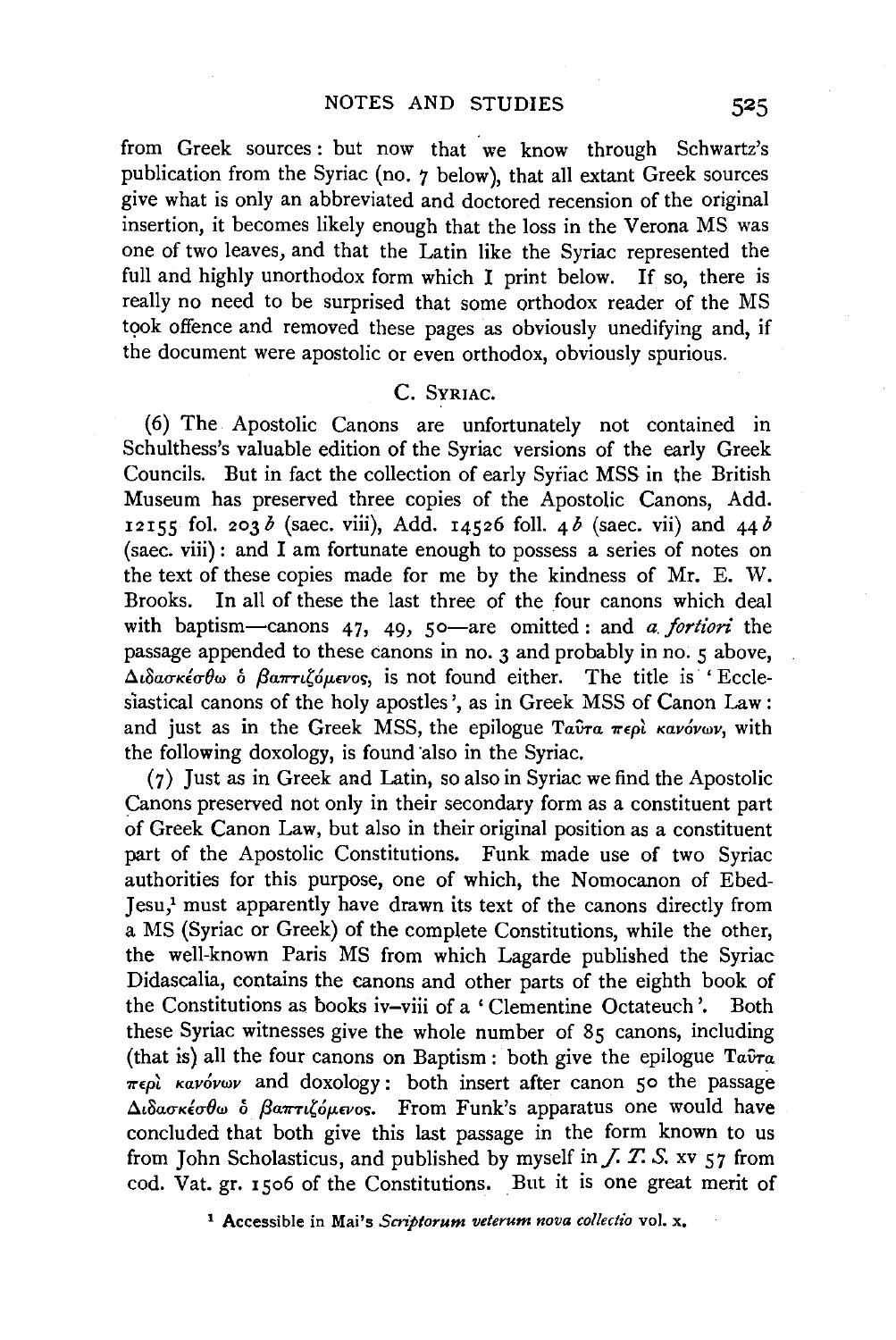#### 526 THE JOURNAL OF THEOLOGICAL STUDIES

Schwartz's tractate that he has retranslated literally into Greek the Syriac of Lagarde's text; and it is clear at once on examination both that this Greek differs widely from the Greek text hitherto known, and also that it is beyond doubt the earlier and purer form of text, of which John Scholasticus and the other Greek witnesses give us a shortened and orthodox recension. For proof of this I print, after Schwartz, but with some slight approximations to the known Greek text, the Greek that appears to underlie Lagarde's Syriac.

Διδασκέσθω μέντοι ο βαπτιζόμενος ότι ο αγέννητος θεος<sup>1</sup> ούτε έσταυρώθη ούτε γέννησιν ανθρώπου υπέμεινεν,<sup>2</sup> αβασίλευτος<sup>3</sup> ών ούδε άλλου θελήσει ή γνώμη<sup>4</sup> ύποχείριος· ούτε δε ό παράκλητος<sup>5</sup> άνθρωπος εγένετο και ούτως ήλθεν<sup> 6</sup> [είς τόνδε τον κόσμον] άλλ' ούδε το πάθος υπέστη ο άσαρκος- ού γαρ έσαρκώθη<sup>7</sup> +- [ελυτρώσατο δε τον κόσμον της επικειμένης όργης] μόνος δ μονογενής υίός. ενηνθρώπησε<sup>2</sup> γάρ φιλανθρωπία,<sup>8</sup> εαυτώ εκ παρθένου σώμα άναπλάσας (Η coφία γάρ ώκολόΜΗς εν έλγτη οΐκου<sup>9</sup>) ως δημιουργός,<sup>10</sup> σταυρόν δε υπέμεινεν έκων συγχωρήσει πατρός,<sup>11</sup> εξείλετο δε τον κόσμον της έπικειμένης όργης 12 ως άρχιερεύς. 18

βαπτιζόμεθα ούν είς το όνομα του πατρός, ούχ ως ανθρώπου γενομένου ή παθόντος, ούδε ώς άρχιερέως τινός,<sup>13</sup> άλλ' ώς αύθέντου<sup>14</sup> εύδοκήσαντος μεν τη γεννήσει συγχωρήσαντος δε το πάθος <sup>15</sup> προσδεξαμένου δε την μεσιτείαν <sup>†</sup> του άρχιερέως· είς δε το όνομα του υίου ούχ ώς αυθέντου, ούχ ώς προσδεξαμένου, ούχ ώς συγχωρήσαντος, άλλ' ώς υποστάντος γέννησιν,<sup>16</sup> ως υπομείναντος σταυρόν, ως αποθανόντος και αναστάντος<sup>-17</sup> είς δε το όνομα του παρακλήτου, ούτε ώς πατρός ούτε ώς υίου άλλ' ώς μαρτυρούντος <sup>18</sup> τη τε εύδοκία του θεού καί τη συγχωρήσει και τη έν πάσιν ύπακοή του μονογενούς.<sup>19</sup>

οί δε μη ούτως βαπτίζοντες ώς άγνοούντες το μυστήριον της εύσεβείας καθαιρείσθωσαν. δ γάρ τον πατέρα πεπονθέναι λέγων άσεβει Ιουδαίων βαρύτερα, μετά Χριστού και τον πατέρα προσηλών<sup>-20</sup> ο δε τον κύριον άρνούμενος <sup>21</sup> δι' ήμας σαρκωθήναι και τον σταυρον υπομείναι θεομάχος <sup>22</sup> έστιν και τών άγίων πολέμιος· ό δε τον παράκλητον πατέρα ονομάζων ή υίον άνεπιστήμων έστιν [και άνόητος], τον διάκονον του μονογενούς συνδημιουργόν και συμπρονοητήν <sup>23</sup> και συννομοθέτην και συγκριτήν και συναίτιον § της αναστάσεως ή αρχιερέα δμότιμον τώ υίώ ή τώ πατρί αποδεικνύων, ή δύο ανάρχους δοξάζων ή δύο πατέρας λέγων,<sup>24</sup> άνήκοος του λέγοντος Κγριος όθεος ΗΜώΝ κγριος είς έςτινι.<sup>25</sup> ταύτα δέ έφ' ήμών Σίμων ο μάγος εξηρεύξατο σπάσας το πονηρον και λαοπλάνον και άστατον είς έαυτον πνεύμα<sup>26</sup> και ένα τριώνυμον<sup>27</sup> είναι φλυαρήσας τον θεόν, ποτε δε και το πάθος του Χριστου και την γέννησιν  $π$ ερικόψας.<sup>28</sup>

<sup>†</sup> I have kept ov  $\gamma \dot{\alpha} \rho$  *igaps*  $\omega \theta \eta$  of the Greek, which suits the context much better than Schwartz's où  $\gamma a \rho \bar{p} \nu$   $d\rho \chi \nu \rho \epsilon \nu \delta$ : and again in the third paragraph I retain σαριωθήναι with the Greek, where Schwartz gives ενηνθρωπηκέναι.

<sup>1</sup> I have substituted μεσιτείαν for Schwartz's πρεσβείαν.

 $\S$  I have substituted συναίτιον for the μεσίτην of Schwartz: cf. αΐτιον of the Greek.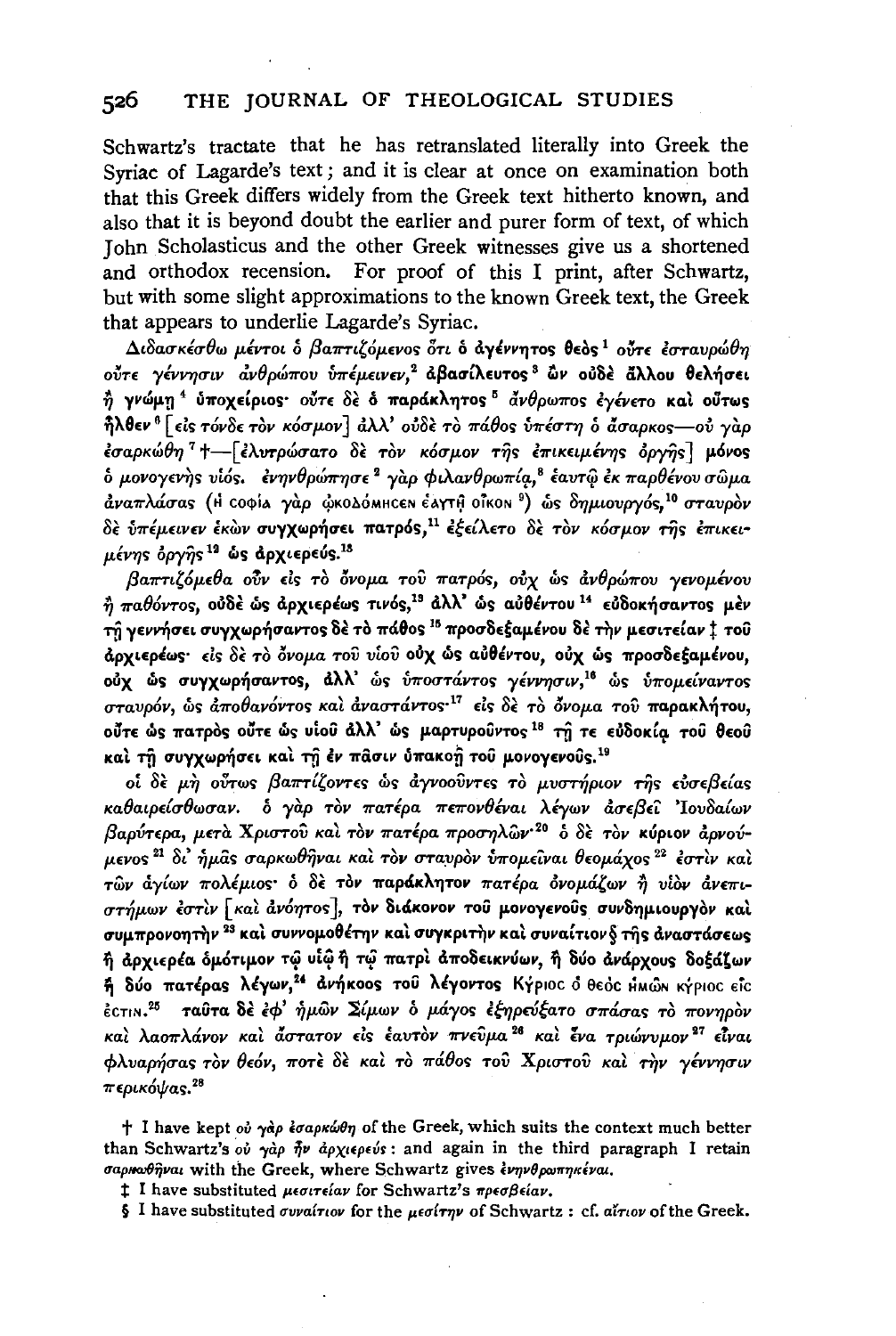ύμεις ούν, ω επίσκοποι, είς ένα θεόν πατέρα και υίον και άγιον πνεύμα τρίτον βαπτίσατε κατά την του Κυρίου γνώμην και την ήμετέραν εν πνεύματι διάταξιν.

In the above text the words or sentences in heavy type are those which are now for the first time added on the Syriac evidence to the Greek as hitherto known. It is obvious that they completely change the doctrinal complexion of the whole passage, which instead of being orthodox becomes rather definitely Arian. Those who accept the argument of my former Note in  $J.$   $\dot{T}$ . S., 'The compiler an Arian', will not see in this a feature which makes it more difficult to identify the author with the author of the Apostolic Constitutions, but rather the reverse. But in any case it is desirable to shew in some detail the close relationship which exists between the language and thought of both parts of this passage-of the parts common to the Greek and Syriac texts, and of the parts known only from the Syriac-with the language and thought of the Apostolic Constitutions and the pseudo-Ignatian letters. An asterisk distinguishes those words or phrases which are common to the Greek and Syriac texts of our passage.

1. Cf. A. C. vii 41 (Funk 444. 15) βαπτίζομαι είς ένα άγέννητον μόνον  $d\lambda\eta\theta\psi$ ov  $\theta\epsilon$ óv, and passim.

\*2. Cf. Ps.-Ign. Phil. 3 είς γάρ ο ενανθρωπήσας, ούτε ο πατήρ ούτε δ παράκλητος άλλα μόνον ο υίός.

3. Cf. A. C. viii 5 (474. 2) δ μόνος άγέννητος και άβασίλευτος, viii 12 (496. 19) τον μόνον άγέννητον και άναρχον και άβασίλευτον και άδέσποτον.

4. Cf. Ps.-Ign. Phil. 7 δ μήτε γνώμη τινός μήτε εξουσία είκων. Perhaps we ought to read  $\epsilon k\omega v$  in our passage, rather than (with Schwartz)  $\phi$ ποχείριος. γνώμη (= will) is also one of the words selected in Brightman Liturgies Eastern and Western p. xxiv as characteristic of the interpolator of the Didascalia, A.C. books i-vi.

5. Cf. A.C. vi 15 (337. 16) θεός ... Χριστός ... παράκλητος, v 7 (263. 10, 11), and Ps. Ign. Philad. 4 είς αγέννητος ο θεός και πατήρ, και  $\epsilon$ ις μονογενής υίος ... και είς ο παράκλητος: also *Phil.* 3 quoted above under 2.  $\pi a \rho \Delta \eta \tau$ os is a specially characteristic word throughout A.C.: Brightman op. cit. p. xxv.

6. A. C. vii 22 (406. 6) του ελθόντος Χριστου.

7. Cf. A. C. viii 12 (506. 27) εσαρκώθη δ άσαρκος.

\*8. Cf. A. C. v 5 (245. 6) διά την είς ήμας φιλανθρωπίαν υπομείνας...

\*9. Cf. Ps.-Ign. Trall. 10 εποίησεν έαυτώ σώμα έκ... της παρθένου, Phil. 3 ή γαρ σοφία φκοδόμησεν έαυτη οίκον, και έγεννήθη ως άνθρωπος  $\ldots$  μετά σώματος έκ της παρθένου: Smyrn. 2.

\*10. Cf. A. C. viii 12 (506. 18) εύδόκησεν . . . δ δημιουργός ανθρώπου άνθρωπος γενέσθαι: vii 23 (408. 11, 12): Ps. Ign. Hero 4 (I owe this reference to Schwartz) εκ μόνης της παρθένου... ώς δημιουργώ.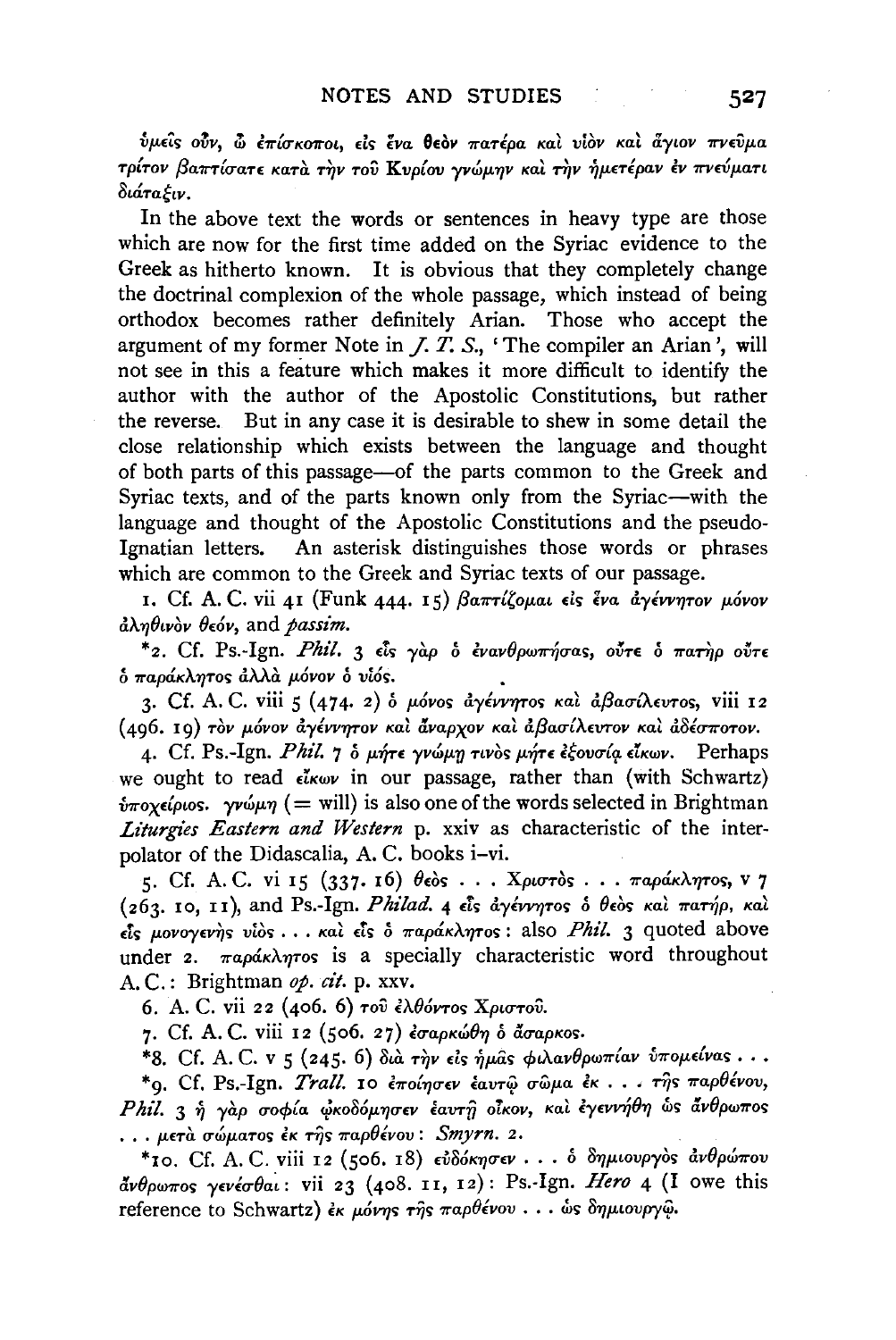11. Cf. A.C. viii 1 (464. 6) συγχωρήσει θεού σταυρον υπέμεινεν, and Ps.-Ign. Phil. 7 σταυρώ προσηλώσθαι... τίνος συγγωρήelsewhere. *Gavros*:

\*12. Cf. A.C. viii 12 (506. 21) τω κόσμω κατήλλαξεν και της έπικειμένης όργης τους πάντας ήλευθέρωσεν.

13. Cf. A.C. viii 46 (560. 30) τη φύσει άρχιερεύς ο μονογενής Χριστός, and with αρχιερέως τινός, 'high priest of any one', 560. 23 τον του πατρός άρχιερέα. Ps.-Ign. Smyrn. 9 τον ... μόνον τη φύσει του πατρος άρχιερέα, Magn. 4. Brightman, p. xxv.

14. Α. C. v 7 (263. 9) επι αύθεντία του θεου των όλων ός εστιν αύτου  $\pi$ arno.

15. A.C. vii 25 (410. 17) συνεχώρησας παθείν... εύδόκησας δοξάσαι: ii 24 (91. 23) συνεχώρησεν παθείν.

\*16. A. C. vii 36 (434. 2) ως δι' ήμας γένεσιν υπέστη.

17. Ps.-Ign. Magn. 11 το πάθος ύποστάντι... και σταυρον ύπομείναντι καὶ ἀποθανόντι καὶ ἀναστάντι.

18. The Holy Spirit as witness is a common thought in A.C., cf. Brightman, p. xxv: e.g. iii 17 (211. 22), vii 22 (406. 6), viii 5 (474. 12).

19. A.C. vii 43 (448. 18) υπήκοον αυτον γενέσθαι έν πάσι.

\*20. Ps.-Ign. Phil. 7 σταυρώ προσηλώσθαι τον άναρχον.

\*21. A.C. vi 26 (367. 13) άρνούνται γάρ και την κατά σάρκα αύτου γέννησιν, τον σταυρόν έπαισχύνονται. Ps.-Ign. Phil. 3 όταν τις άρνηται τον  $\sigma$ ταυρόν: Hero 2.

\*22. A.C. vi 5 (309. 16) ως θεομάχοι. Ps.-Ign. Trall. 11 τον σταυρόν άρνούμενοι καὶ τὸ πάθος ἐπαισχυνόμενοι καλύπτουσι τὴν Ἰουδαίων παρανομίαν τῶν θεομάχων.

23. A. C. vii 36 (434. 28) τον μεσίτην τον προνοητήν τον νομοθέτην τον  $\frac{\partial u}{\partial x}$   $\frac{\partial u}{\partial y}$   $\frac{\partial u}{\partial x}$  and  $\frac{\partial u}{\partial y}$  for the compounds with  $\sigma \psi$  compare A.C. vii 43 (450. 4) συσταυρωθήναι καί συναποθανείν καί συνταφήναι καί συναναστήναι.

24. A.C. vi 8 (319. 6) oi δε τρείς εναντίους ανάρχους... δοξάζουσιν, vi 10 (323. 9) oi δε τρείς άνάρχους, oi δε δύο άγεννήτους: in both contexts Simon is named or implied. Ps.-Ign. Phil. 2  $\epsilon$ is oiv θεός και πατήρ, καὶ οὐ δύο οὐδὲ τρεῖς... οὖτε οὖν τρεῖς πατέρες οὖτε τρεῖς νἱοὶ οὖτε τρεῖς παράκλητοι.

25. Quoted A. C. ii 6, vi 23: Ps. Ign. Phil. 2, Ant. 2.

\*26. Ps.-Ign. Philad. 5 εν και το αύτο είλκυσαν πονηρον και απατηλον καὶ λαοπλάνον πνεῦμα.

\*27. Ps.-Ign. Phil. 2 ούτε είς ένα τριώνυμον.

\*28. A.C. vi 26 (367. 13-16) άρνουνται και την κατά σάρκα αύτου γέννησιν...το πάθος άδοξούσι... την προ αίώνων αύτου γέννησιν περικόπτουσιν. Ps.-Ign. Phil. 4 το πάθος έπαισχύνεσθαι... την έκ παρθένου γέννησιν περικό<del>πτ</del>ειν: ib. 5 τί περίκοπτεις τὴν γέννησιν;

When these parallels are digested, there will remain I think no doubt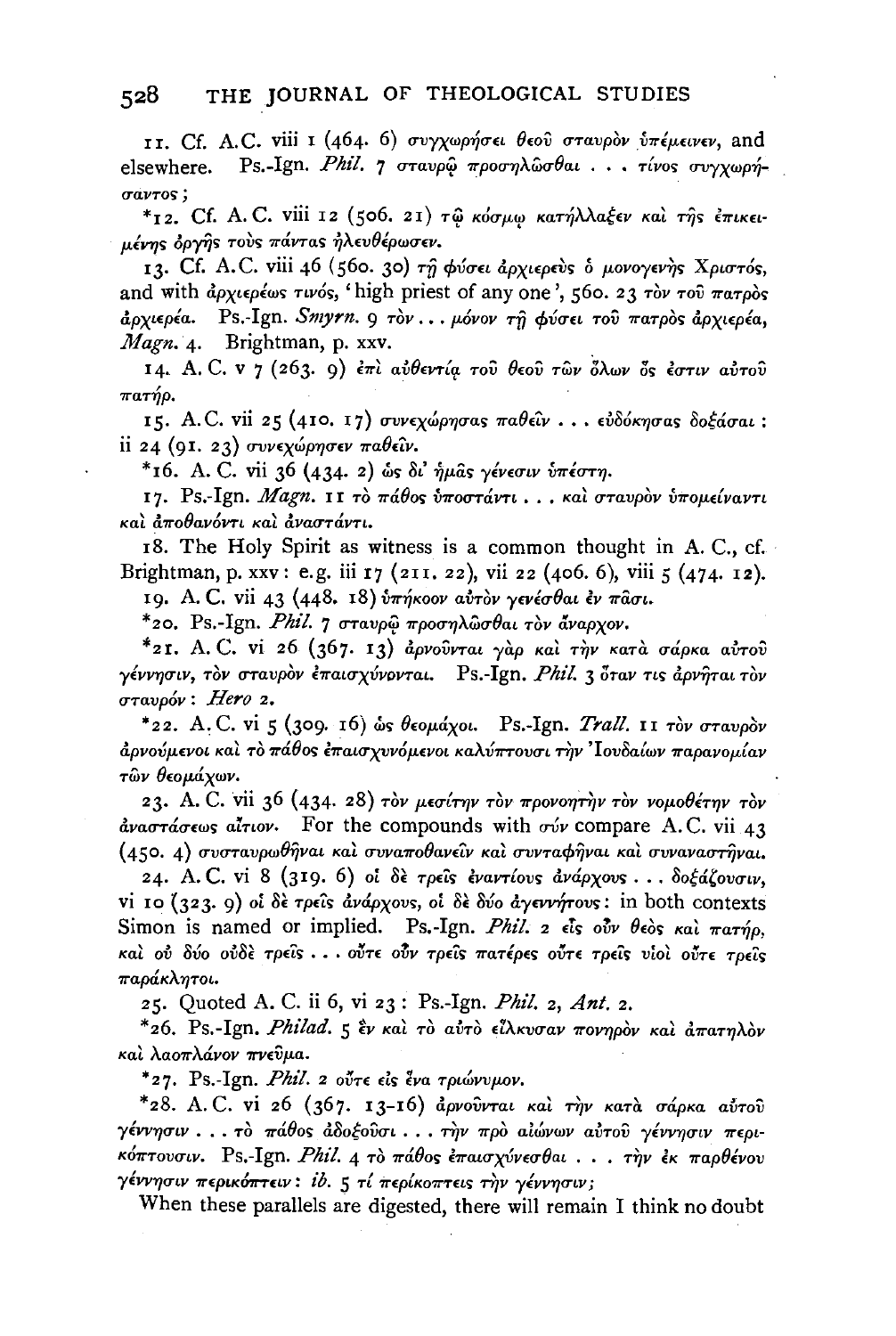that the author of the whole passage was one who moved familiarly in the plane of the same ideas and phrases as the editor of the Constitutions and of the interpolated Ignatian epistles. Those who, with myself, believe that the same hand edited the pseudo-Clementine Constitutions and the pseudo-Ignatian epistles, will naturally attribute the same authorship to the passage which has been here under discussion.

#### D. EGYPTIAN.

Three forms of the Apostolic Canons are known which may be grouped together under this head.

(9) The first of these to be printed was Tattam's *Apostolical Con*stitutions or Canons of the Apostles in Coptic, with an *English translation,* London 1848. The work is what is otherwise known as the Clementine octateuch; it is divided into seven or eight books, each book, from the 2nd to the 7th, bearing an alternative number from 3rd to 8th. The Canons of the Apostles form the last (seventh  $=$  eighth) book, under the title 'The Seventh Book of the Canons of our Holy Fathers the Apostles by the hands of Clement, which is the end of the Eighth Book'. The numbering of the canons is not that of the Coptic text, but is borrowed by the editor from the ordinary Greek texts. The four canons  $47 - 50$  are omitted : the epilogue and doxology after can.  $85$  are present. The colophon explains that the whole work has been rendered into the dialect of Lower Egypt from the dialect of Upper Egypt : it is in fact no doubt a translation from the next item on our list. Tattam's MS was acquired by the Royal Library at Berlin (Orient. Q 519).

(10) Lagarde's Sahidic text-printed on p. 209 of his *Aegyptiaca*  (Gottingen, 1883), but without any translation into either Latin or German-is taken from a British Museum MS, Or. 1320, to which Lightfoot was the first to call attention: the colophon gives the year 722 of Diocletian, i. e. A.D. 1006. The title implies in Greek something like Kανόνες έκκλησιαστικοί των αποστόλων οι δια Κλήμεντος: the epilogue and doxology are represented in full. The canons are  $7<sub>I</sub>$  in number, partly because the numeration is independent of the ordinary Greek tradition of the text, partly because between the canon on the reception of heretical baptism or eucharist--ordinarily numbered  $46$ , but in this MS  $38$ -and the canon following-ordinarily numbered  $51$ -the same group of four canons,  $47-50$ , is omitted as in Tattam's book. Of these four the first and the two last deal with baptism, the second with laymen and divorce.

(11) Last of all mention may be made of an Ethiopic edition of the canons: *Canones Apostolorum Aethiopice*, ed. Winandus Fell, Leipzig 1871. The title, epilogue, and doxology are all as in the Sahidic. The canons themselves are 56 in number: between the 33rd and 34th-

VOL. XVI. Mm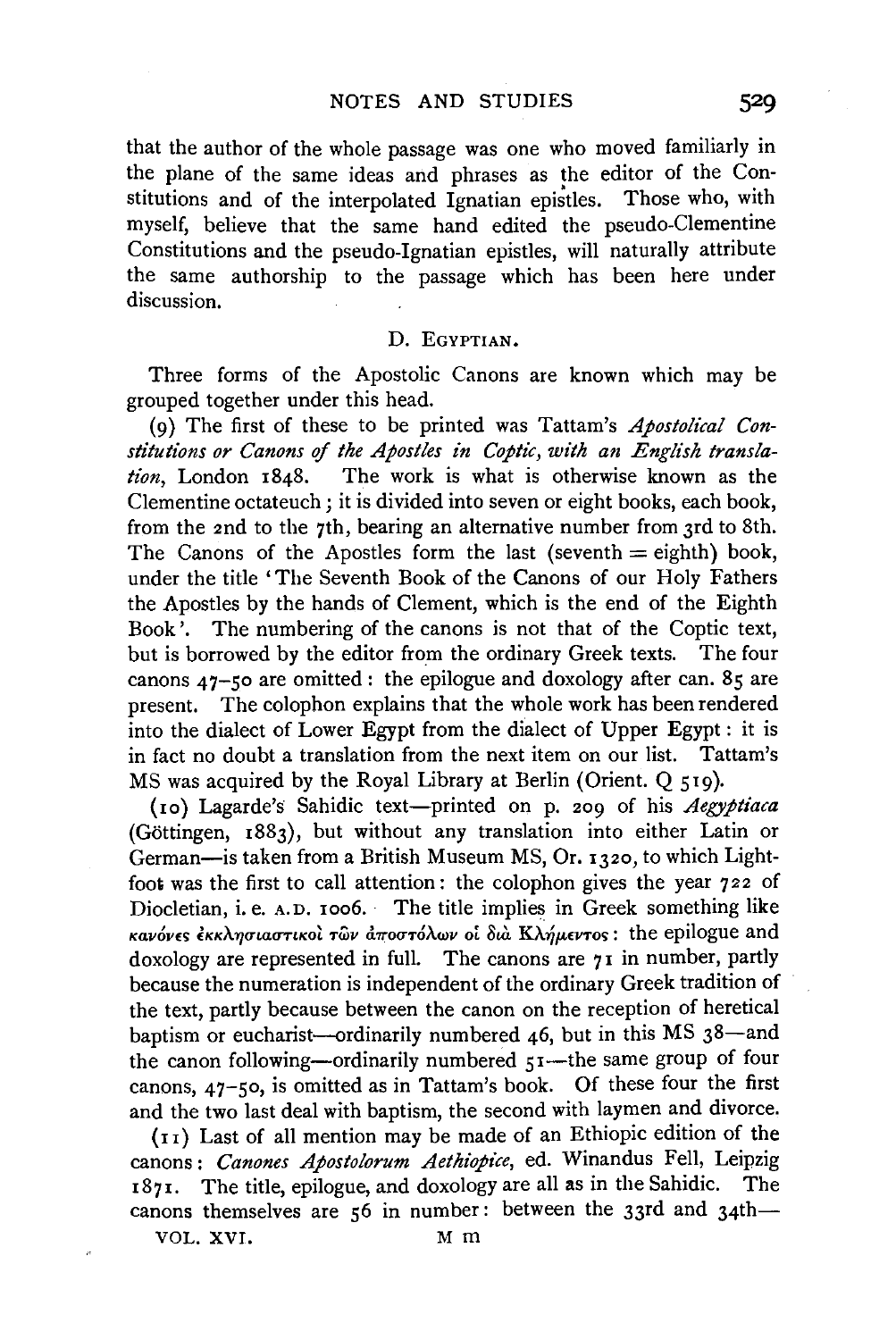#### THE JOURNAL OF THEOLOGICAL STUDIES 530

which are identical with the 37th and 38th of the Sahidic-the same group of four canons drops out. At the end of the edition a Latin translation is given.

These three Egyptian and Ethiopic documents do not really constitute more than one authority: even if the Ethiopic is not derived (as very likely it is) from our extant Sahidic, both derive no doubt from only a single source, whether that source was Greek or Syriac. And it is further to be noted that this Egyptian group omits not three canons but four: canon 48, on laymen and divorce, disappears equally with the three canons  $47, 49, 50$ , on baptism. This does not look as though we had here an original text, expanded in our other witnesses by interpolation, but rather an abbreviated or mutilated text in which what has happened was simply that more has been struck out than was strictly necessary for the purpose of the abbreviator.

The explanation offered by Schwartz of the differences between the different forms of text above enumerated is roughly as follows. He distinguishes four scholars as having been at work on the Apostolic Constitutions, the Apostolic Canons, and the pseudo-Ignatian letters. The eight books of the Constitutions (without the Canons) were published after the year  $370$ —for the Christmas festival of December 25 was not known in the East before that date—but not very long after, since the second writer, who composed the Apostolic Canons, knew the Constitutions and refers to them in the last of the Canons,<sup>1</sup> and he himself wrote long enough before the year 394 to be quoted as an authority in the synod held at Constantinople in October of that year: μή χρήναι πρός το έξης μηδε παρά τριών, μήτιγε παρά δύο, τον ύπεύθυνον δοκιμαζόμενον καθαιρείσθαι, άλλα γαρ πλείονος συνόδου ψήφω και των της  $\epsilon \pi \alpha$ ρχίας, καθώς και οι άποστολικοι κανόνες διωρίσαντο: the reference in these phrases being clearly to Ap. Can. 74. A third writer emerges in the interpolator of the Ignatian letters, who wrote after the triumph of the Nicene cause in the East—between the years, I gather Schwartz to mean, 380 and 400. To a fourth writer again Schwartz attributes the three Apostolic canons on Baptism, numbered in the ordinary texts 47, 49, 50, together with the disquisition  $\Delta \iota \delta \alpha \sigma \kappa \iota \sigma \theta \omega$   $\delta$   $\beta \alpha \pi \tau \iota \zeta \iota \mu \iota \nu \sigma \varsigma$  in its original form, as now represented only in the Syriac texts: these additional canons were certainly in their present place in the collection before the Council of Chalcedon, possibly before the Council of Ephesus -on a later page  $(p. 15)$  Schwartz takes them even further back, 'into the fifth century, if not into the fourth'.

<sup>&</sup>lt;sup>1</sup> Εύαγγέλια τέσσαρα, ώς και έν τοις προλαβούσιν είπομεν [where the reference is to A.C. ii 57 (163.1) τα εύαγγέλια α έγω Ματθαΐοs και 'Ιωάννηs παρεδώκαμεν ύμιν και οι συνεργοί Παύλου παρειληφότες κατέλειψαν ύμιν Λουκάς και Μάρκος]... και αί Διαταγαι ύμιν τοίς έπισκόποις δι' έμου Κλήμεντος έν όκτὼ βιβλίοις προσπεφωνημέναι.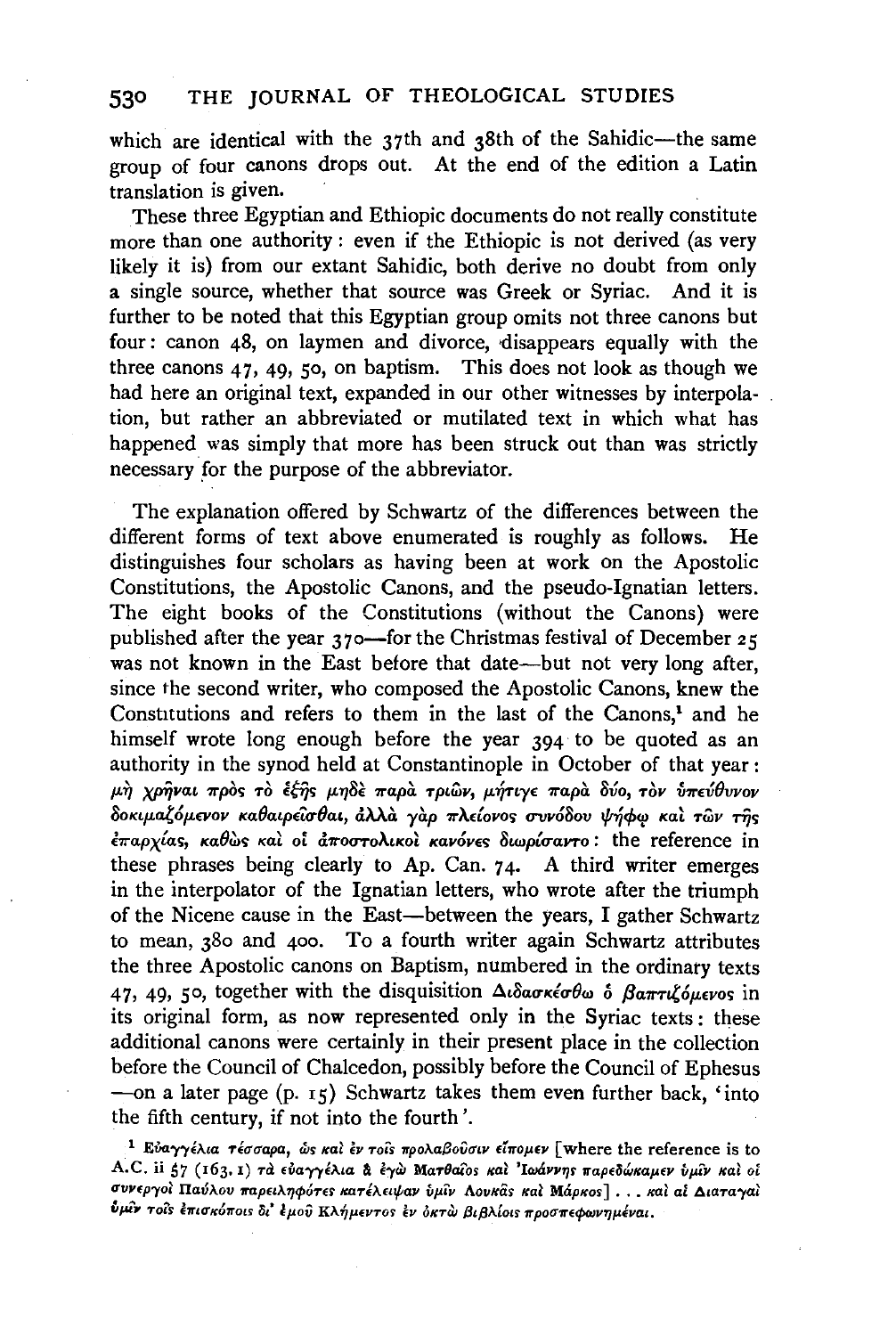Schwartz seems to me to have succumbed to a temptation which is not rarely fatal to historical critics. Just as those who approach the history of the early Church from an ecclesiastical point of view tend to regard things centripetally and to overestimate the amount of unity or uniformity that existed beween different individuals or schools or generations, so those who approach it from the critical point of view fall into the opposite danger and exaggerate every element of difference. Documents are resolved into component parts: one writer becomes several: divergences are magnified into irreconcilable enmities: emphasis on one aspect of things is treated as denial of every other or complementary aspect. Schwartz is peculiarly liable to this fault: his profoundly anti-ecclesiastical bias combines with an extraordinary acuteness of critical power to produce a temper in which he sees as it were with the multiplying capacity of a pair of field-glasses the least indication of dogmatic difference, and quite similarly in literary problems leans to the solution which brings into play the largest number of contributors. For myself I believe that the pseudo-Clement of the Constitutions, the pseudo-Ignatius of the Epistles, and the author of all the Apostolic Canons are no more than one and the same person: and I think that Schwartz underestimates, if he does not rather entirely forget, the natural differences and changes which mark or may mark the work of the same scholar at different periods of his life. It is likely enough that even the eight books of the Constitutions were not brought into their present shape all at the same moment: and at the end of this paper I shall venture to submit the conjecture that the true explanation of the bewildering difference between our early authorities for the Canons is that the editor composed them and attached them to the Constitutions in two different forms, the one earlier and shorter, the other longer and later.

It will be convenient here to insert the text of all the canons that refer to Baptism, and for the sake of completeness the one canon which • breaks the series (no. 48) will be included.

 $46.$  *Επίσκοπον ή πρεσβύτερον αίρετικων δεξαμένους βάπτισμα η θυσίαν, Ka8aip£'trr8ai ?rpo<rrarrrroµ&·* 'rts *yap rrvµcpifiv'r}rris XpirrTov* ?rpOs  $B\epsilon\lambda$ *iav,*  $\hat{\eta}$  *ris μερ*ίς πιστώ μετα απίστου:

47. Επίσκοπος ή πρεσβύτερος τον κατ' άλήθειαν έχοντα βάπτισμα έαν *<l.vw8£V /3a?rTfo-y,* ~ *TOv* p.£µo,\vrrµl~ov *?rapa Twv &.rr£{3wv £av µT, /3a?rTfo71,*  () *Ka* I () ' ,\~ ' ' ' ' ~ K I () I ' *aipnu W WS 'Y£ WV TOV <rravpov Kai TOV* rov *vpiov aVaTOV Kai*  · *8w.Kp{vwv t£plas iftw8i£plwv.* 

48. Εί τις λαϊκός την έαυτού γυναίκα έκβαλών έτέραν λάβοι  $\delta\lambda\lambda$ ου  $\delta\pi$ ολελυμένην,  $\delta\phi$ οριζέσθω.

49. Εί τις επίσκοπος η πρεσβύτερος κατά την του Κυρίου διάταξιν  $\beta$ a**πτίση** είς πατέρα και υίον και άγιον πνεύμα, άλλα ή είς τρείς ανάρχους  $n \rightarrow$  είς τρείς νίους ή είς τρείς παρακλήτους, αφοριζέσθω.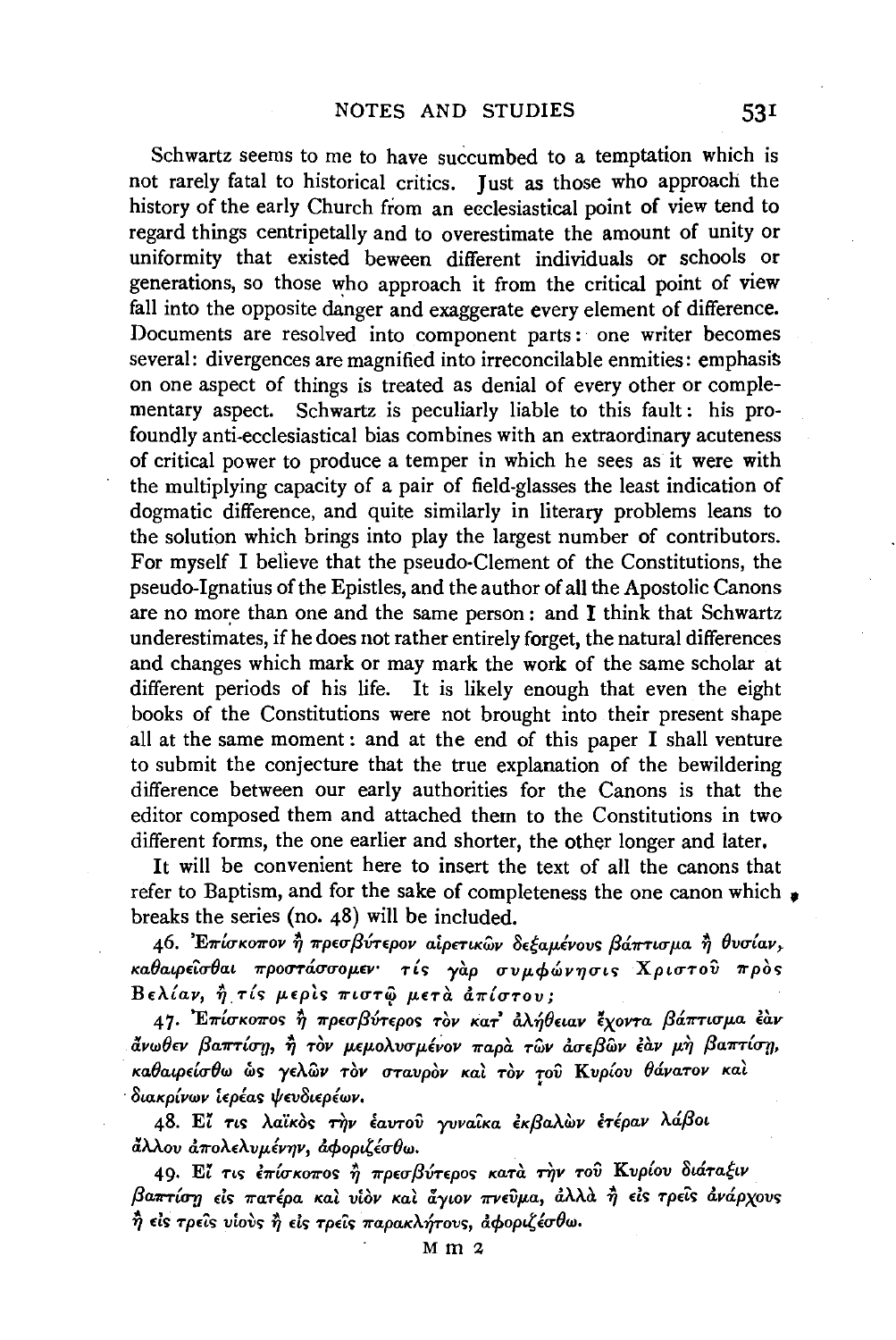#### THE IOURNAL OF THEOLOGICAL STUDIES 532

50. Εί τις επίσκοπος ή πρεσβύτερος μη τρία βαπτίσματα μιας μυήσεως έπιτελέση άλλα εν βάπτισμα το είς τον θάνατον του Κυρίου διδόμενον, καθαιρείσθω" ού γαρ είπεν ο Κύριος ήμιν Είς τον θάνατόν μου βαπτίσατε, άλλά  $\overline{\Pi}$ ρρευθέντες μαθητεύσατε πάντα τα έθνη, βαπτίζοντες αυτούς είς τό όνομα του πατρός και του νίου και του άγίου πνεύματος.

These canons are given in this order in all extant Greek and Latin authorities : the Verona Latin, in which as we have seen  $(p, 524)$  there is a lacuna after canon  $47$ , implies the full text just as clearly as the other witnesses, since if  $47$  is retained there is no reason at all to suppose that 40 or 50 were absent. Of the Syriac texts, one, and that probably the most important of them, also has all the disputed canons, though with small differences of order and number. The presumption is therefore rather strong on external grounds in favour of the genuineness of the ordinary text. What then are the reasons adduced by Schwartz in favour of the contrary conclusion?

1. A large number of the Oriental witnesses omit these canons-Syriac, Sahidic, and Ethiopic: the Syriac authorities for omission being as ancient as the seventh and eighth centuries. And the omission of genuine canons is less likely than the insertion of spurious ones.

But it is doubtful how far these Eastern texts are independent of one another; and though omission may be in itself less likely than insertion, we have the parallel of the treatment of the last canon of Nicaea in the Latin texts—this canon, against kneeling at Eastertide, is absent from half a dozen of the oldest authorities-to warn us that omission becomes possible enough as soon as there is a motive for it. In the case in point the omission may possibly have been due to the attitude adopted in canon 47 towards heretical baptism.

2. The 48th canon as it stands interrupts very strangely the sequence of the four canons dealing with Baptism-all of them addressed to bishops and presbyters—by a canon dealing with alien subject-matter and addressed to the laity.

This is true enough; but if there is one thing more characteristic than another of the whole code of the 85 Apostolic Canons, it is their extraordinarily haphazard and unsystematic arrangement. It looks as if the author had simply jotted down from time to time, as each new thought struck him, an additional canon or group of canons, regardless of its logical place in the series. Take for instance canons  $76-\overline{8}2$ : the first four of these deal with disqualifications for ordination; the halt and maimed may become a bishop but not the blind or dumb, the demoniac may not become a cleric, the neophyte may not become a bishop: then comes canon 80, to the effect that bishop and presbyter may not undertake public offices, harking back to canon 7: but canon 81 returns to the disqualifications for ordination, forbidding it to slaves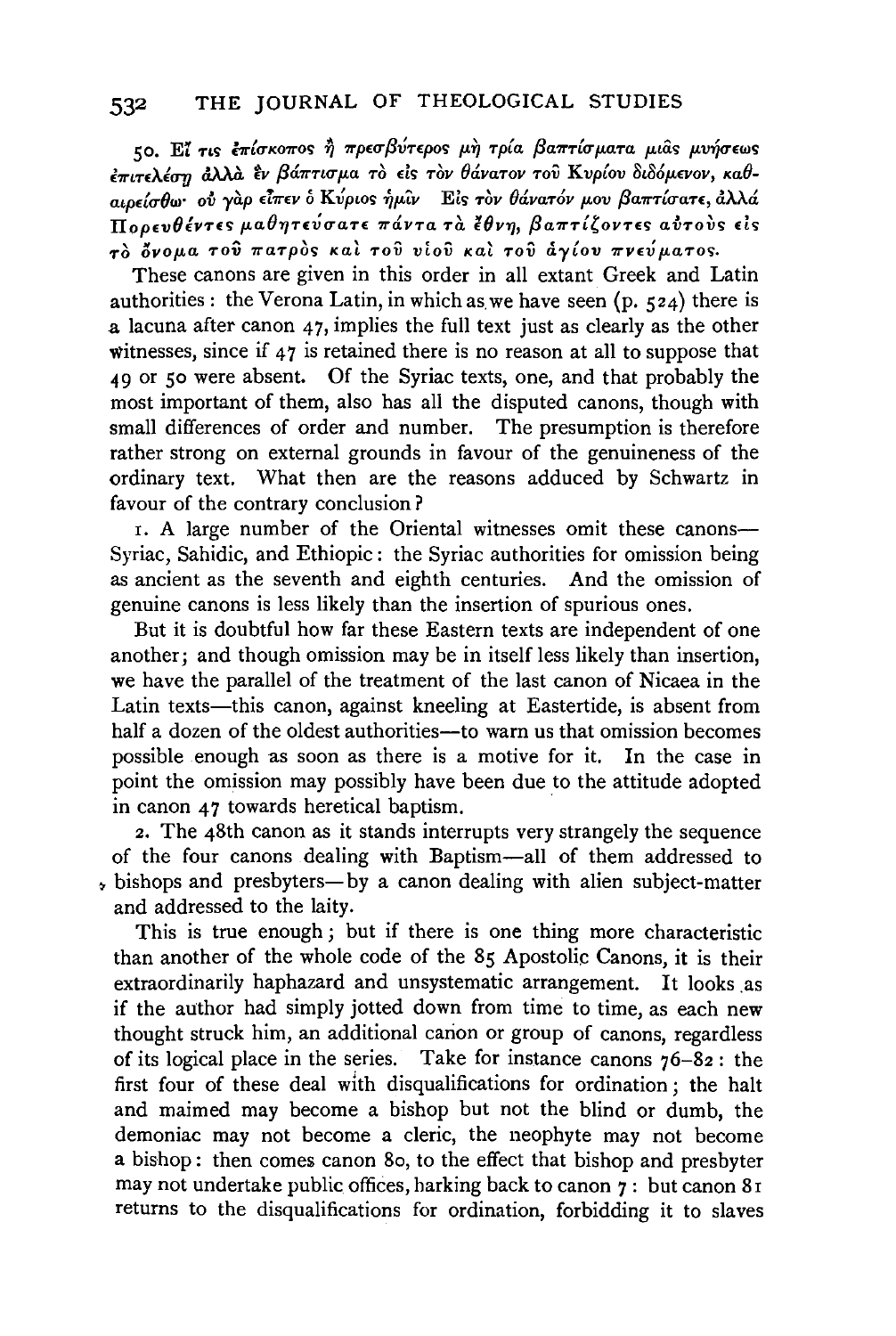save after emancipation: and canon 82 once more returns to the subject of canon 80, the competing claims of the government service and of clerical duty. The parallel with canons 46-50 is sufficiently close.

And against these arguments of Schwartz there are others to be set based on internal evidence, which converge to the same result as that to which on external evidence alone we should arrive.

I have shewn how intimately intertwined the dogmatic passage  $\Delta \iota \delta a \sigma \kappa \iota \sigma \theta \omega$  of  $\beta a \pi \tau \iota \zeta \iota \mu \iota \nu \sigma s$  is in its whole texture with both the Apostolic Constitutions and the pseudo-Ignatian epistles. The same relation is to be found in the three disputed canons, and common authorship is again the obvious solution. With canon 47 compare the following from A.C. vi 15 (337. 10-25):  $\beta$ antiouart ενί άρκεισθαι μόνω τω είς τον του Κυρίου θάνατον δεδομένω... τω παρα των αμέμπτων ίερέων δεδομένω είς τὸ ὄνομα τοῦ πατρὸς καὶ τοῦ νίοῦ καὶ τοῦ ἀγίου πνεύματος μήτε δε το παρα των ασεβών δεκτον ύμιν έστω, μήτε το παρα των όσίων άκυρούσθω δια δευτέρου. ώς γαρ είς ό θεος και είς ό Χριστος και είς ο παράκλητος [cf. can. 49]... ού γάρ είσιν εκείνοι ίερείς... ούτε μήν οι βαπτισθέντες υπ' αυτών μεμύηνται άλλα μεμολυσμένοι υπάρχουσιν...  $\frac{\partial}{\partial y}$ ασταυρούσιν τον Κύριον... γελώσιν τα θεία. For canon 49 compare the parallel phrases about the Eucharist in A.C. viii 12 (510. 5)  $\kappa a \tau \dot{a}$  $\tau \hat{m}$   $\hat{v}$   $\hat{v}$   $\hat{v}$   $\hat{v}$   $\hat{v}$   $\hat{v}$  and about Baptism, with a similar reference to Matt. xxviii 19, A.C. vii 22 (406. 2) ως ο Κύριος διετάξατο ήμιν: for the τρείς άνάρχους see the references to A.C. and ps.-Ign. collected under no. 24 on p. 528 above. The matter is a little different with canon 50, since the Constitutions are stuffed full of allusions to baptism as 'baptism into the Lord's death',' following Rom. vi 3: but the full baptismal formula of Matt. xxviii 19 is throughout implied and often expressed: A. C. iii 16 (211. 13), vi 15 (337. 12), vii 22 (406. 3), vii 40  $(444.7)$ , and the writer of the Constitutions, though his terminology is that of a school which laid stress on this aspect of baptism and prepared the way for the substitution of a baptism 'into the Lord's death' as the actual formula,<sup>2</sup> certainly did not contemplate such a substitution

<sup>1</sup> A. C. ii 7 (43. 15), iii 17 (211. 18), v 7 (263. 9), v 16 (285. 22), vi 15 (337. 17), vi 23 (361, 8), vii 22 (406, 22), vii 25 (412, 6), viii 8 (484, 1). Ps. Ign. Phil. 1. Of all these passages there is only one which even seems to suggest that baptism into the Lord's death had anything to do with the formula, A. C. v 7, but there, too, the Trinitarian formula is obviously implied, and an explanation of it is given on the lines of the writer's theology, μαθητεύσαι πάντα τα έθνη και βαπτίσαι είς τον αύτου θάνατον έπι αύθεντία του θεου των όλων, ός έστιν αύτου πατήρ, και μαρτυρία πνεύματος, ός έστιν παράκλητος.

<sup>2</sup> This became a practice of the extreme Arians: Conc. Constant. can. 7 (A.D. 382) Εύνομιανούς τούς είς μίαν κατάδυσιν βαπτιζομένους: Philostorgius H.E. x εβάπτιζον οί περί Εύνόμιον ούκ είς τρείς καταδύσεις άλλ' είς μίαν, είς τον θάνατον του Κυρίου βαπτίζοντες, δν άπαζ μεν άλλ' ούχι δις ή τρις υπερ ήμων ανεδέξατο: Socrates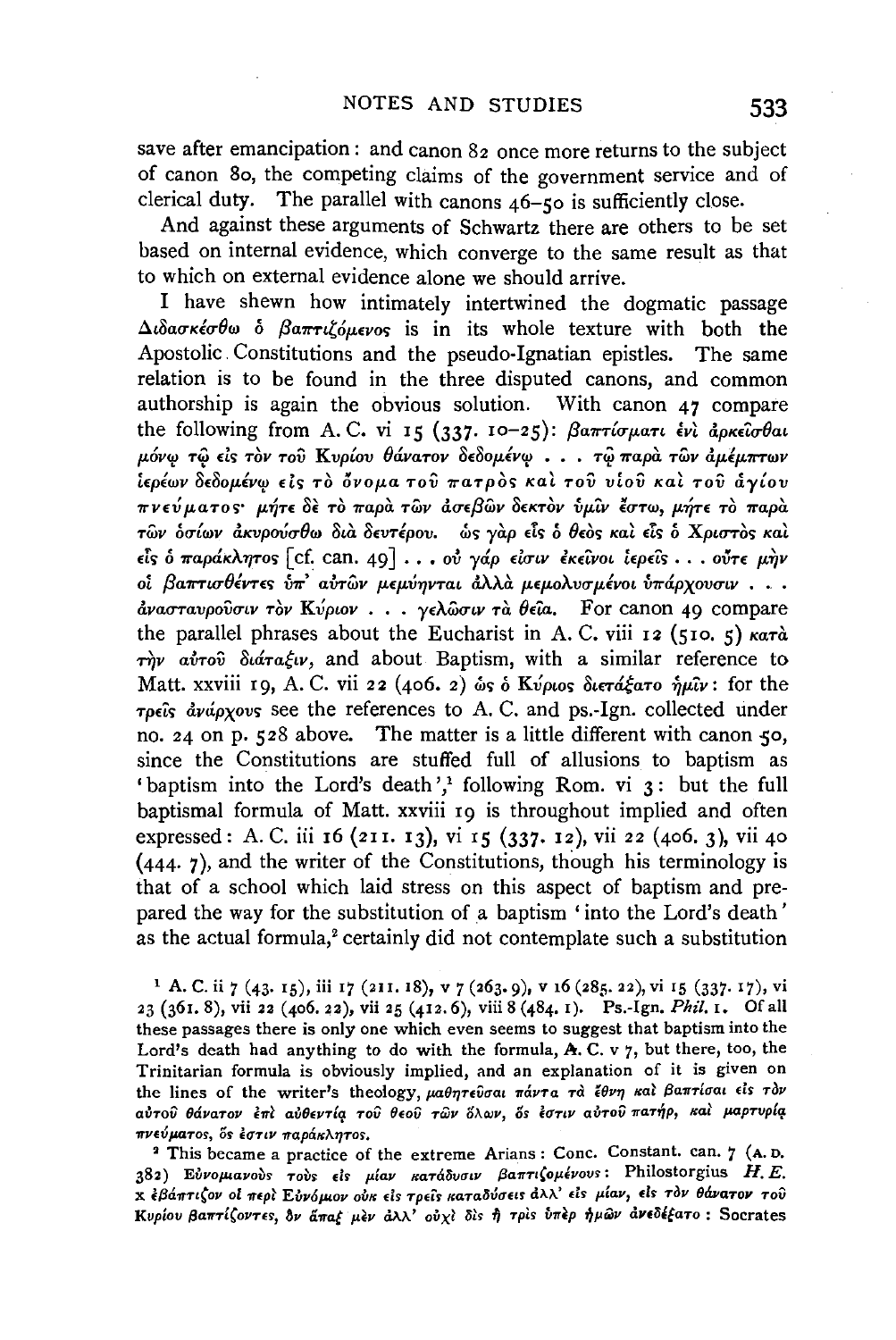himself, and could quite honestly condemn it. It should be noted also how fond he is of the use of  $u\nu\omega$  and  $u\nu\omega$  in connexion with baptism.<sup>1</sup>

Nor is this dependence upon the Constitutions anything peculiar to the three suspect canons and the dogmatic passage which is bound up with them. With the canons of Antioch and the canons of Laodicea the Constitutions form a third main source of the Apostolic Canons. The following canons appear to depend directly on the Constitutions:—

| can. I      | A. C. iii 20 (217. 12), viii 27 (530. 2). <sup>2</sup>        |
|-------------|---------------------------------------------------------------|
| can. 8      | A. C. v 17 (287. 10–15).                                      |
| can. 17     | A. C. vi 17 (339. 29–341. 2).                                 |
| can. 18     | A. C. vi 17 (341. 7-9).                                       |
| can. 26     | A. C. vi 17 $(341.3-7)$ .                                     |
| can. $33b$  | A. C. vii 28 (414. 15, 16: 416. 4, 5).                        |
| can. 51     | A. C. vi 10 (323. 10, 11), vi 11 (325. 21-24).                |
| can. $52$   | A, C, ii 24 (91. 14-16), ii 13 (51. 5-7).                     |
| can. 53     | A. C. v 18 (289. 10-12), v 19 (293. 13), v 20 (301. 3-5).     |
| can. 60     | A. C. vi $16$ (339. $12-I4$ ).                                |
| can. $64^3$ | A. C. v 20 (301. 1, 2), v 14 (281. 2, 3), vii 23 (408. 7-10). |
| can. 65     | A. C. ii 61 (175. 26).                                        |
| can. 69.    | A. C. v 13 (271. 1), Lent fast; v 20 (299. 20), vii 23        |
|             | (408. 3), Wednesday and Friday fast.                          |
| can. 79     | A. C. viii 32 (534. 20–22).                                   |
|             |                                                               |

In some of these instances the resemblance is so close that the parallel text in the Constitutions is of decisive weight in estimating the probabilities of one or another 'varia lectio' in the text of the Canons. Thus in canon 26 the evidence is divided between  $\tau \hat{\omega} v$  *E*ig  $\kappa \lambda \hat{\eta} \rho \omega \nu \pi \alpha \rho \epsilon \lambda \theta \omega \tau \omega \nu$ and *τ*ων είς κλήρον προσελθόντων and των είς κλήρον προελθόντων: and the MSS are similarly divided in the source from which the canon is derived: but both in vi 17 and in the canon the best MSS agree on *π*αρελθόντων. Or again in canon 64 the Greek MSS (except Vat. gr. 1506) read  $\pi\lambda\dot{\eta}\nu$  rov *ένος μόνου*, but the Verona Latin 'excepto uno': and we find that the latter reading is demonstrated to be correct by its agreement with the 'source' in A. C. v 20  $\pi \hat{a} \nu$   $\sigma \hat{a} \beta \beta a \tau_{0} \nu \hat{a} \nu \tau_{0} \hat{v}$  *ένός.* 

But further the phraseology of the Canons is the phraseology of the H. E. v 24, some Eunomians τὸ βάπτισμα παρεχάραξαν· οὐ γὰρ είs τὴν Τριάδα ἀλλ<sup>·</sup> είς *TOV XptCTTov {3a1TT[,ovcri 116.vaTDv.* 

<sup>1</sup> In the sixth, seventh, and eighth books of A.C.: vi 15 (337. 22, 24), vii 22 (406. n), vii 25 (412. lo), vii 39 (440. 12), vii 42 (448.12), viii 6 (478. 27, 480. 19), viii 8 (484. 1, 9), viii 15 (520. 3), viii 34 (542. 11).

<sup>2</sup> Note that the 5th canon of Nicaea is not the source, for it speaks of three bishops, whereas both Constitutions and Canons speak of 'two or three'.<br><sup>8</sup> The older editions give canons 64-66 in wrong order, 65, 66, 64.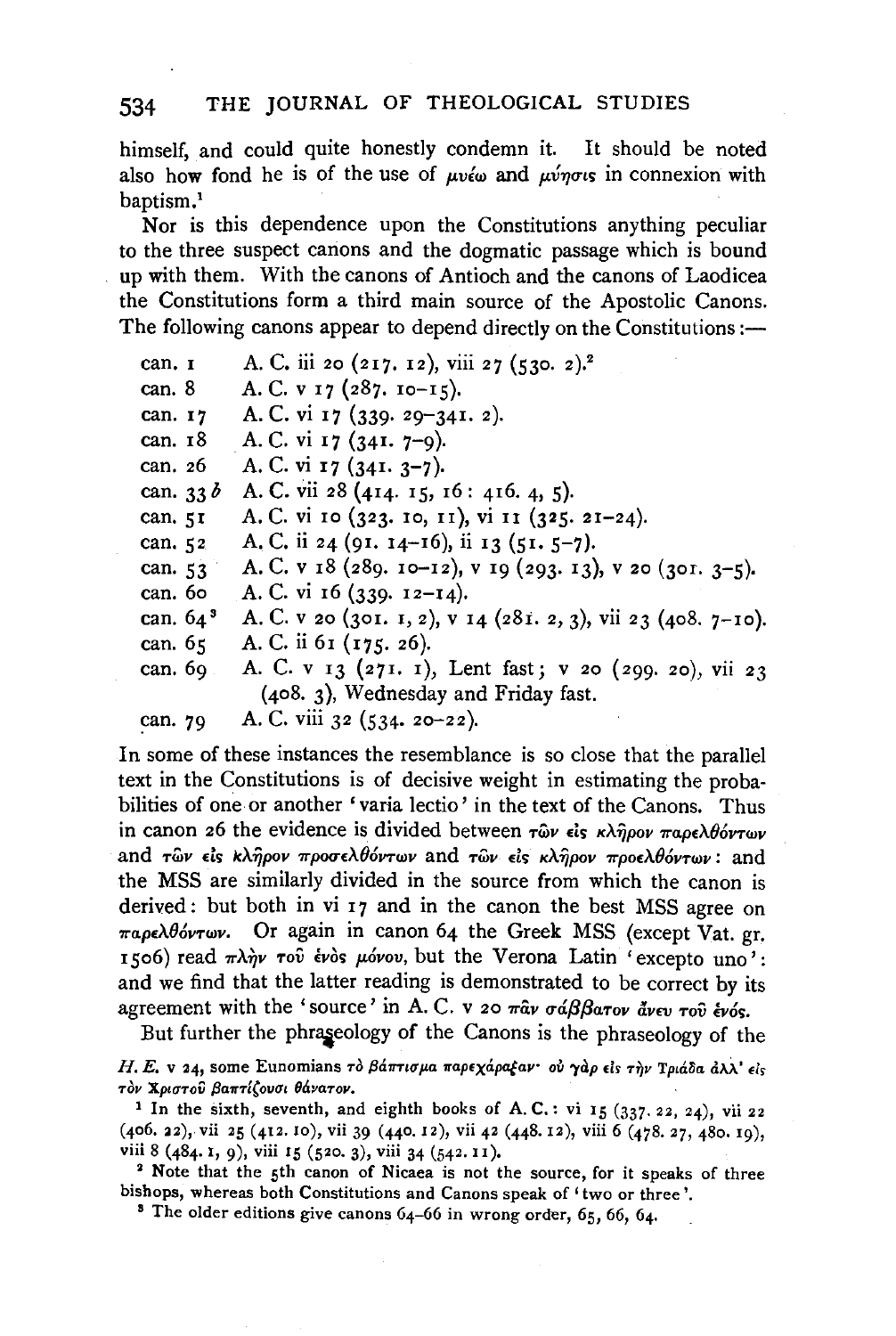Constitutions, even where we cannot say that a particular passage of the one depends directly on a particular passage of the other. With the language of cann. 9, 51, 63, Εί τις επίσκοπος ή πρεσβύτερος ή διάκονος  $η$  [δλως] έκ του καταλόγου του ιερατικού compare A. C. iii 15 (209. 3) μήτε ούν επίσκοπος μήτε πρεσβύτερος μήτε διάκονος μήτε άλλος τις έκ του καταλόγου του ίερατικού. With canon 20 Κληρικός έγγύας διδούς καθαιρείσθω compare A. C. ii 6 (39. 11) έστω δε ο επίσκοπος... μη εγγυώμενός τινα. With canon 22 αυτοφονευτής γάρ έστιν cf. A. C. viii 2 (468. 16) και Καϊάφας ύστερον αυτοφονευτης έαυτου γέγονεν. With canon 29 ως Σίμων δ μάγος υπ' έμου Πέτρου cf. A. C. iv 7 (227. 28) άλλα και Σίμων δ μάγος έμοι Πέτρω και Ιωάννη. With canon 30 κοσμικοίς άρχουσι cf. A. C. ii 45 (141. 3) κοσμικούς άρχοντας, vi 10 (325. 2) τούς κοσμικούς dovorras. Of canon 37 the main structure is derived from Antioch can. 20; but several phrases are independent of the Antiochene canon, and with τα δόγματα της εύσεβείας compare A.C. iii 5 (189. 23) τα της εύσεβείας δόγματα, with αντιλογίας διαλυέτωσαν Α. C. ii 45 (141. 6) τας  $\frac{d}{dx}$   $\frac{d}{dx}$   $\frac{d}{dx}$   $\frac{d}{dx}$   $\frac{d}{dx}$   $\frac{d}{dx}$   $\frac{d}{dx}$   $\frac{d}{dx}$   $\frac{d}{dx}$   $\frac{d}{dx}$   $\frac{d}{dx}$   $\frac{d}{dx}$   $\frac{d}{dx}$   $\frac{d}{dx}$   $\frac{d}{dx}$   $\frac{d}{dx}$   $\frac{d}{dx}$   $\frac{d}{dx}$   $\frac{d}{dx}$   $\frac{d}{dx}$   $\frac{d}{dx}$   $\frac{d}{dx}$  των της εκκλησίας πραγμάτων, but the copy των εκκλησιαστικών πραγμάτων, and εκκλησιαστικός is a favourite word of the Constitutions: cf. A.C. ii 35 (121. 14) διοικητήν των εκκλησιαστικών πραγμάτων. And quite similarly in canon 40  $\tau \dot{a}$  *Kvplaká* is substituted for the Antiochene τα διαφέροντα τη εκκλησία: cf. A. C. ii 25 (93. 17) τοίς κυριακοίς κεχρήσθω and (95.2) χρώμενοι έκ των κυριακών. In canon 61 use is made of a word  $\frac{\partial \pi}{\partial y}$  word  $\frac{\partial \pi}{\partial y}$  which the editor of the Constitutions is very fond in this sort of connexion, e.g. iv  $7$  (227. 24) εκάτερα γάρ τους νόμοις άπηγόρευται: i 3 (13. 2) επείπερ και ο νόμος άπαγορεύει is very like canon 63 τούτο γάρ ο νόμος άπειπεν. With canon 73 παράvouov  $\gamma a \rho$  compare the similar turns in which the same word is employed in A.C. ii 49 (145.26) παράνομον γάρ το τοιούτον, iii 9 (201.1) επισφαλές γάρ, μάλλον δε παράνομον και άσεβές: ps.-Ign. Magn. 7 το γαρ τοιούτον παράνομον. And with the last words of can. 81 κατά την κυριακήν παρακέλευσιν compare the last words of a sentence in A.C. ii 44 (139. 12) κατά την κυριακήν θέσιν.

Last of the passages belonging to the Canons comes the final epilogue and doxology (see p. 523 above). When the relation between this and the Constitutions is established by the same method of argument as that employed up to this point, we shall have brought every part of the document before us into line.

1. ταύτα περί κανόνων ύμιν διατετάχθω παρ' ήμων. A.C. viii 15 (520. 28) ταύτα περί της μυστικής λατρείας διατασσόμεθα ήμεις οι άπόστολοι ύμῖν.

2. Φ επίσκοποι. So in A.C. ii 54 (153. 34), iv 2 (219. 17), vi 1  $(303.3)$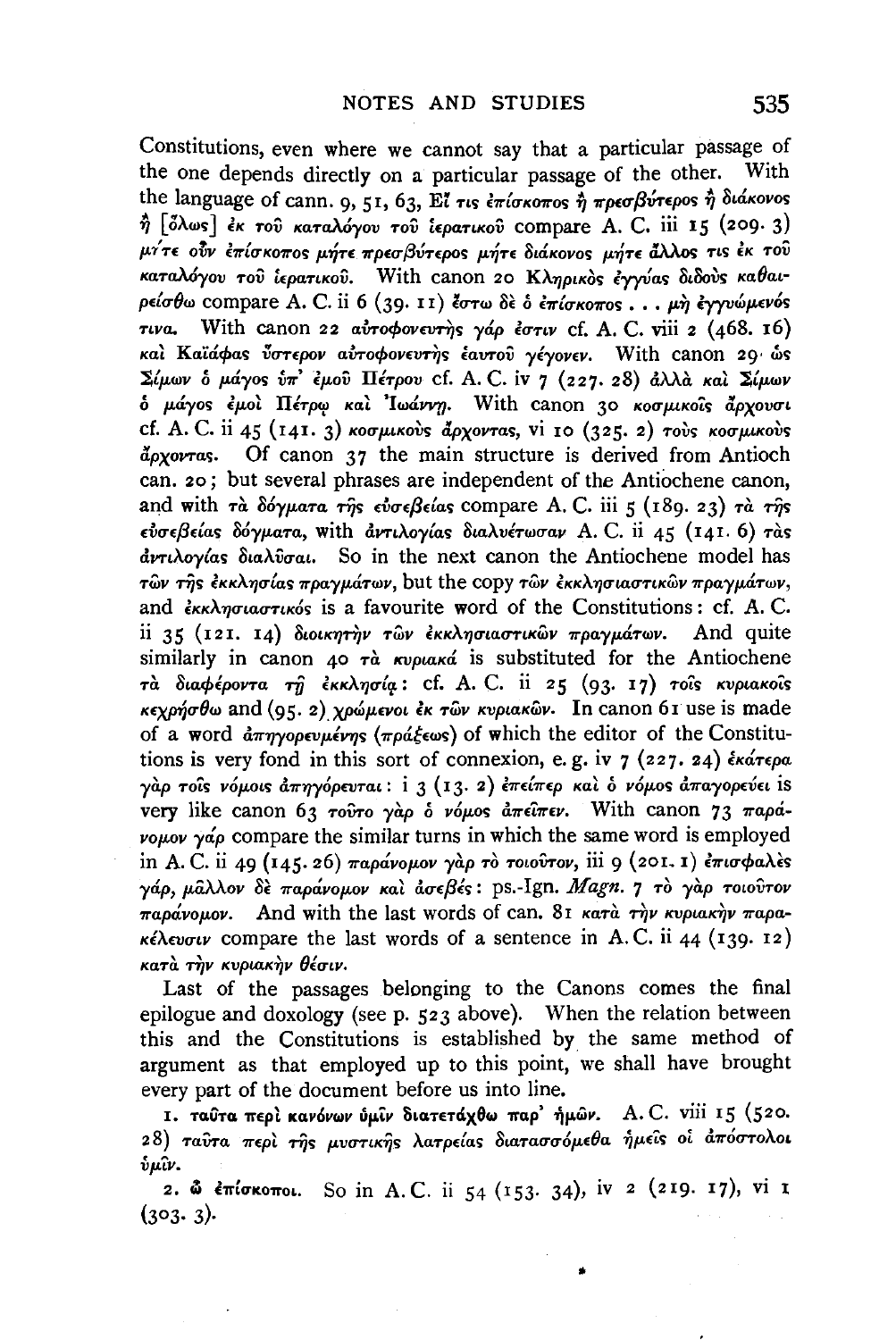3. εμμένοντες [sc. τοίς κανόσιν]. A.C. viii 46 (556. 11) εμμένειν τῆ τάξει τῆ δοθεισῆ.

4. θέδς δ μόνος άγέννητος. A.C. vii 41 (444. 15) είς ένα άγέννητον μόνον άληθινον θεόν: viii 5 (474. 1) ο θεός ο παντοκράτωρ ο μόνος άγέννητος και άβασίλευτος: viii 6 (480. 5) τω μόνω αγεννήτω θεώ.

5. των δλων διά Χριστού ποιητής. Α. C. viii 37 (544. 18) ο των δλων ποιητής διά Χριστού και κηδεμών.

6. άτρέπτους αμέμπτους ανεγκλήτους. A.C. viii 5 (476. 11), viii 11 (492. 18), viii 12 (514. 6), viii 18 (524. 7), viii 41 (552. 16): a favourite tag of the Constitutions.

7. καταξιώσει της αίωνίου ζωής. A. C. viii 9 (486. 12-14) καταξιωθώσιν . . . τύχωσιν τῆς αἰωνίου ζωῆς.

8. διά της μεσιτείας. A.C. viii 13 (514. 16) διά της μεσιτείας τού Χριστού αύτου.

9. του ήγαπημένου παιδός αύτου 'Ι. Χ. A. C. viii 5 (474. 23) τω ήγαπη- $\mu$ ένω σου παιδί 'I. X.

10. 1. Χ. του θεού και σωτήρος ήμων. A. C. viii 1 (460. 4) του θεού και σωτήρος ήμὣν Ι. Χ.

ττ. δι' ού ή δόξα αὐτῷ... εν άγίω πνεύματι τῷ παρακλήτω. A.C. viii 73 (546. II), corrected in accordance with cod. Vat. 1506 (Funk's d), δι' ού σοι και ή επάξιος οφείλεται προσκύνησις... εν πνεύματι άγίω τώ παρακλήτω είς τους αίωνας.

12. τω έπι πάντων θεω και πατρί. A.C. i 8 (21. 18) του δε Χριστου κεφαλή δ έπι πάντων θεός και πατήρ αύτου: iii 17 (213. 1) πατήρ δ έπι πάντων θεός: vi 26 (369. 2). Ps.-Ign. Tars. 2 οι δέ, ότι αυτός έστιν δ έπι  $π$ άντων θεός: Phil. 7.

The process of argument has been long and perhaps tedious: but it leads to a clear result. All parts and portions of the Apostolic Canons. including the doubtful canons and the two epilogues-both that attached in some authorities to canon 50 and that attached to canon 85-shew everywhere the same intimate relation with the style and language of the Constitutions and, where opportunity of comparison offers itself, of the pseudo-Ignatian letters. The whole body of this literature comes from the same workshop, if not (as I myself prefer to believe) from the same pen.

But how then can we explain the presence in the middle of the series of the 85 canons of the lengthy doctrinal disquisition which follows the group of canons on Baptism? There is no question that it is out of place where it stands: it breaks into the continuous series of canons, while itself partaking rather of the nature of a summary and conclusion. I cannot see that Dr Schwartz has really made any attempt to solve the literary problem: for it is no solution to say that it, together with the three canons which go with it, 'was added in the margin and found its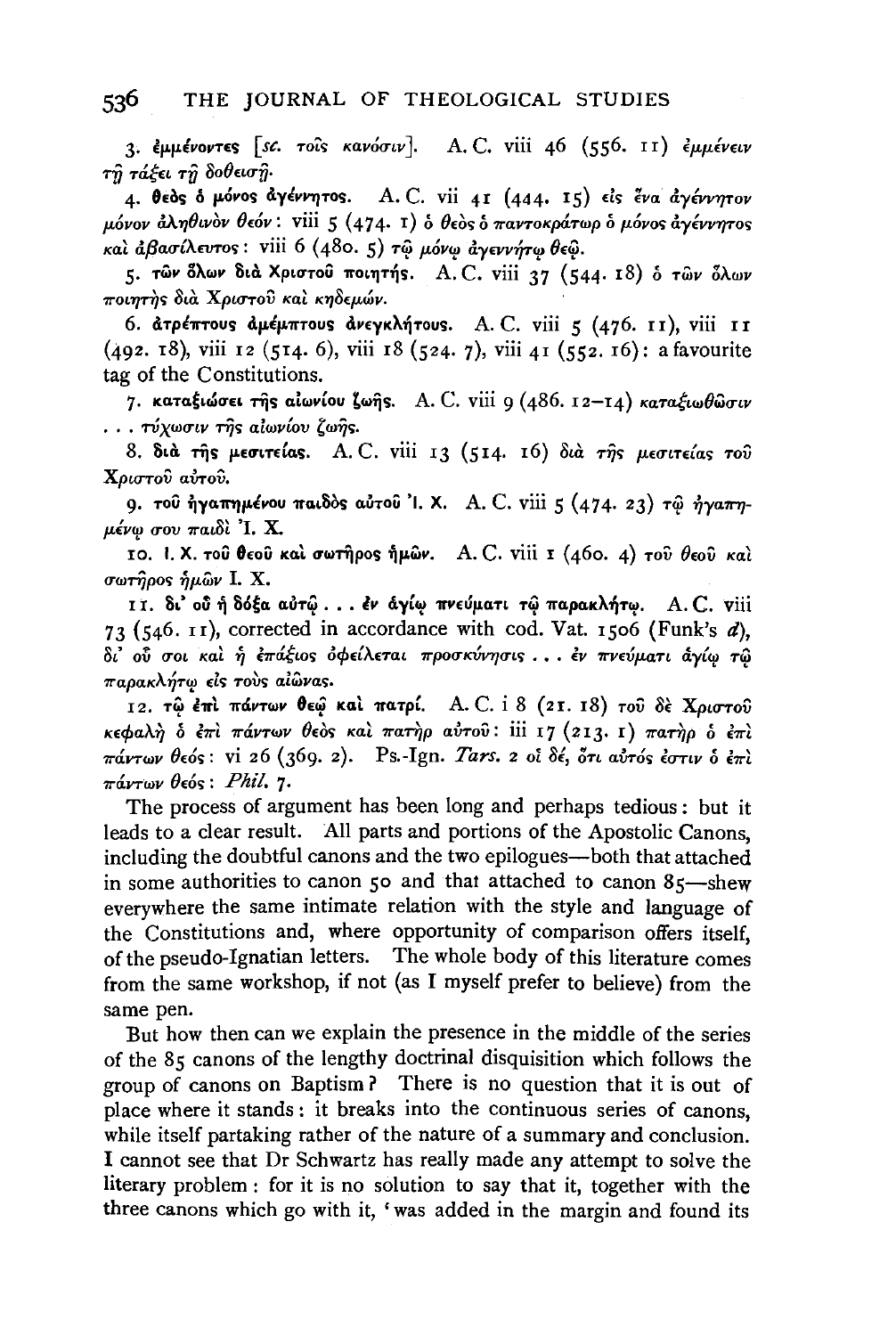way into the series of canons'. There is room for a solution which will explain the breach of continuity and at the same time preserve the unity of authorship.

I venture to propose the view that the writer or editor of the Canons (that is, as I think, the editor of the whole book of the Constitutions) drew up the series of canons in two recensions-first a series of 50, closed with the passage  $\Delta \iota \delta a \sigma \kappa \iota \sigma \theta \omega$   $\mu \iota \nu \tau \iota \iota$ , and later on a larger series of 85, closed with the epilogue and doxology Ταύτα περί κανόνων. Whether in the later recension the passage  $\Delta \iota \delta a \sigma \kappa \iota \sigma \theta \omega$  was retained or omitted, I should not like to say : if this recension was posterior to the accession of Theodosius and triumph of the Nicene cause, it is possible that the author thought it wise to suppress a profession of faith so highly Arian, particularly as it occupied a position as the conclusion of the whole work where it could hardly escape attention.

Now too for the first time the riddle of the version of Dionysius Exiguus is explained. Why should Dionysius have translated only fifty of the canons, if he had more in his hands ? His preface refers expressly to people who refused to admit the authority of these canons, but he speaks throughout as though he was producing a complete transla- $\lim_{h \to 0}$  Prof. Schwartz indeed considers that he has himself cleared up the difficulty: Dionysius found the passage  $\Delta \iota \delta a \sigma \kappa \iota \sigma \theta \omega$  in his Greek MS and broke off the work of translation, because the colour of the passage was too obviously heretical. We should all agree that Dionysius would hardly have served up to the pope a faithful version of  $\Delta \iota \delta a \sigma \kappa \iota \sigma \theta \omega$ in its genuine form as a work of the holy apostles. But nothing would have been simpler than just to omit the passage, which after all was in no sense a ' canon ', and go on to translate the rest of the series. That Dionysius should have rendered into Latin the canons rejecting heretical baptism-which baptism the Roman Church, as we know, accepted -shews that he was an honest workman: and when he says that he translated ' the canons ' of the apostles, I entertain no doubt that he translated the whole series that lay before him. Doubtless the epilogue  $\Delta \iota \delta a \sigma \kappa \iota \sigma \theta \omega$  was also before him, and it is certain that he omitted it: but he did exactly the same with regard to non-canonical material for the remaining councils. No Latin canonical collection is so rigid in its limitation of its subject-matter : no other one for instance omits, as Dionysius does, the Nicene Creed. Even if the orthodox recast

1 Preface to his second edition (Maassen, p. 961) 'In principio itaque canones qui dicuntur apostolorum de graeco transtulimus, quibus quia plurimi consensum non praebuere facilem, hoe ipsum vestram noluimus ignorare Sanctitatem' : preface to his third edition (ib. p. 965) 'Canones autem qui dicuntur apostolorum, et Serdicensis concilii atque Africanae provinciae, quos non admisit universitas, ego quoque in hoe opere praetermisi, quia .•. et hos in ilia prima digessi translatione, et vestra Paternitas auctoritatem qua tenentur ecclesiae orientales quaesivit agnoscere.'